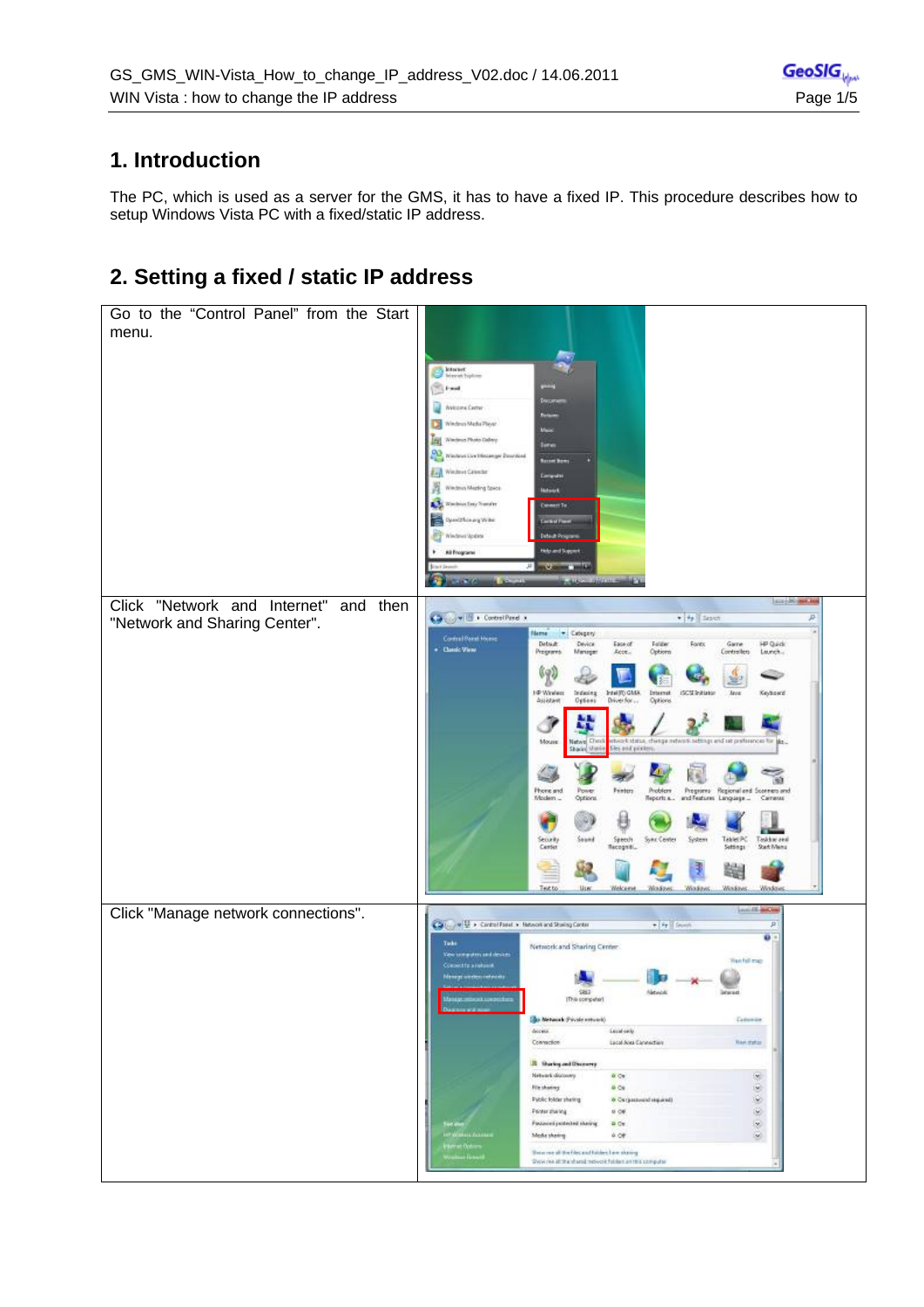GS\_GMS\_WIN-Vista\_How\_to\_change\_IP\_address\_V02.doc / 14.06.2011 WIN Vista: how to change the IP address **Page 2/5** Page 2/5

Choose which Internet connection you **De Lontral Fanel + Network Connections**  $-44$   $50$ would like to change if you have more than one. Right click on it and select Company of New C. Continued members Princeton members of the Name Status Device Name Connectivity Network Category<br>LAN or High-Speed Internet (2) "Properties". **Name** Owner Lacal Area Connection Windias Network Connection Net connected<br>
Short PROVKheres: 39456... Status Diagnose Bridge Connections Create Shortcut Cuise. Properties Click the "Networking" tab.  $-2 -$ Local Area Connection Properties Networking Sharing Connect using: Intel(R) PRO/100 VE Network Connection Configure. This ognnection uses the following tems: E Microsoft Network Monitor 3 Driver<br>E CoS Packet Scheduler<br>E CoS Packet Scheduler<br>E CoS Packet Sharing for Microsoft Networks  $\star$ M<br>
Internet Protocol Version 6 (TCP/IPv6)<br>
M<br>
Internet Protocol Version 4 (TCP/IPv4) 릐 M 4. Link-Layer Topology Discovery Mapper I/O Driver M 4. Link-Layer Topology Discovery Responder  $\leftarrow$ Install Unistall Properties Description Transmission Control Protocol/Internet Protocol. The default wide area network protocol that provides communication<br>across diverse interconnected networks. OK Cancel Usually it is IPv4 Choose either Internet Protocol Version 4 (TCP/IPv4) or Internet Protocol Version 6 If you are not sure, ask your provider or network administrator (TCP/IPv6). about it. Click "Properties"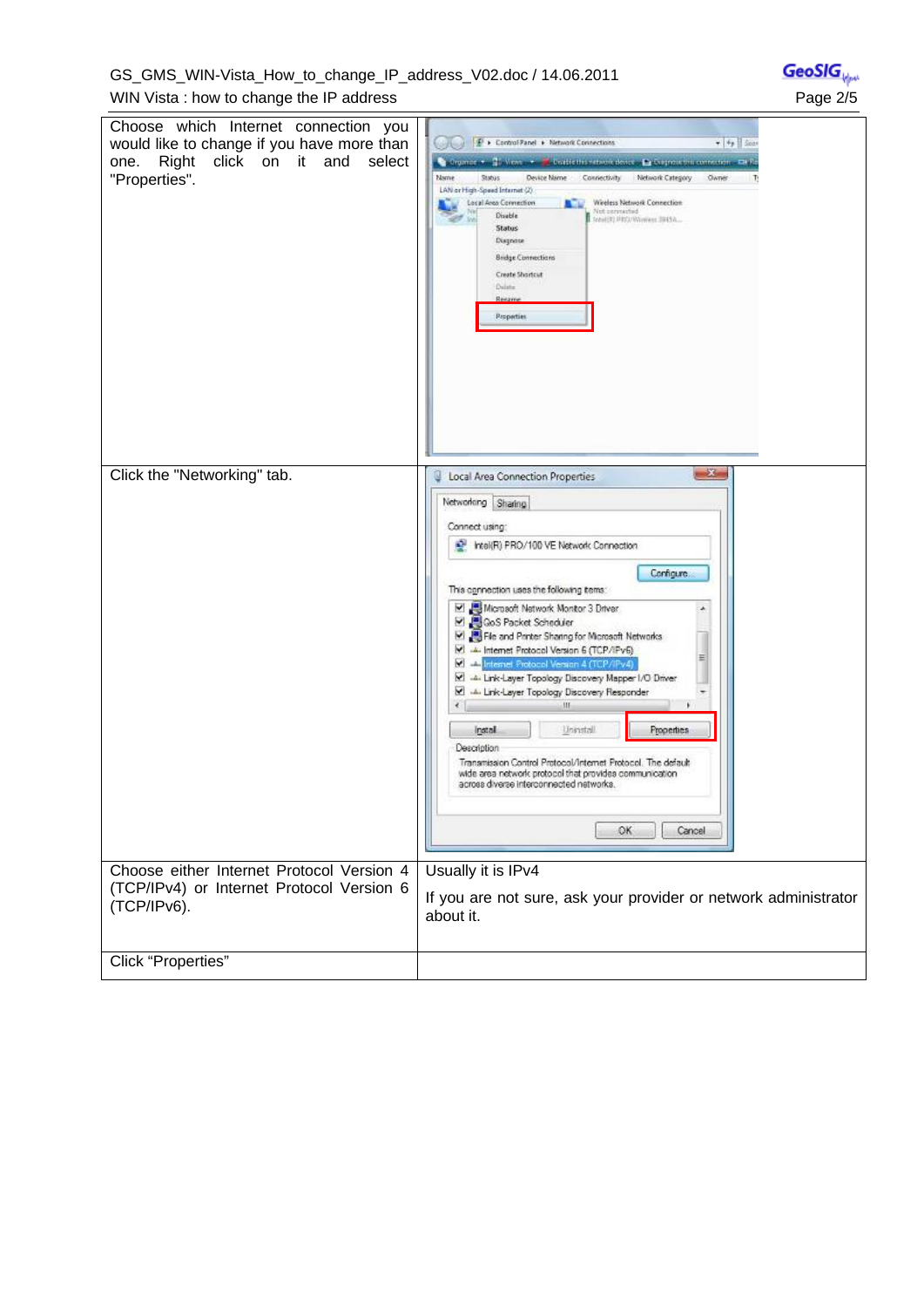#### GS\_GMS\_WIN-Vista\_How\_to\_change\_IP\_address\_V02.doc / 14.06.2011 WIN Vista: how to change the IP address **Page 3/5** Page 3/5

| Click "Use the following IP Address" to<br>enter your own IP settings.<br>Shown IP address is just an example. It<br>depends on your network topology and<br>allowed IP ranges from your network<br>administrator. | 2<br>$\mathbf{X}$<br>Internet Protocol Version 4 (TCP/IPv4) Properties<br>General<br>You can get IP settings assigned automatically if your network supports<br>this capability. Otherwise, you need to ask your network administrator<br>for the appropriate IP settings.<br>Obtain an IP address automatically<br>O Use the following IP address:<br>IP address:<br>192.168.10<br>82<br>255.255.255.<br>Subnet mask:<br>Default gateway:<br>Obtain DNS server address automatically<br>O Use the following DNS server addresses:<br>Preferred DNS server:<br>$\alpha$<br>Alternate DNS server:<br>Advanced<br>OK<br>Cancel |
|--------------------------------------------------------------------------------------------------------------------------------------------------------------------------------------------------------------------|------------------------------------------------------------------------------------------------------------------------------------------------------------------------------------------------------------------------------------------------------------------------------------------------------------------------------------------------------------------------------------------------------------------------------------------------------------------------------------------------------------------------------------------------------------------------------------------------------------------------------|
| Enter your IP address into the boxes                                                                                                                                                                               | Make sure your Laptop has an IP address in the same range                                                                                                                                                                                                                                                                                                                                                                                                                                                                                                                                                                    |
| marked "IP Address," "Subnet Mask" (or<br>"Subnet prefix length for IP/TCPv6) and<br>"Default gateway."                                                                                                            | (just the last number MUST be different to the GMS) -> green<br>box                                                                                                                                                                                                                                                                                                                                                                                                                                                                                                                                                          |
|                                                                                                                                                                                                                    | set the IP for the GMS check GS GMS-<br>How<br>to<br>xx_UserManual_Vxx.pdf on chapter 6.                                                                                                                                                                                                                                                                                                                                                                                                                                                                                                                                     |

Read more: How to Change IP Address in Windows Vista | eHow.com http://www.ehow.com/how\_2056398\_change-ip-address-windows-vista.html#ixzz1EbMCmWiG

# **3. Verifying the IP address of the PC**

| Open a Windows Explorer window.                                                                                                                                           | <b>Call you a more</b>                                                                                                                                                                                                                                                                                                                                                                                                                                                                                                                                                                                                | <b>COLOR AND SAL</b><br>x +y Scott                                                                                                                                                                                                                                                                   |
|---------------------------------------------------------------------------------------------------------------------------------------------------------------------------|-----------------------------------------------------------------------------------------------------------------------------------------------------------------------------------------------------------------------------------------------------------------------------------------------------------------------------------------------------------------------------------------------------------------------------------------------------------------------------------------------------------------------------------------------------------------------------------------------------------------------|------------------------------------------------------------------------------------------------------------------------------------------------------------------------------------------------------------------------------------------------------------------------------------------------------|
| Hold down "Shift" and right-click on a folder<br>in the right panel of the Windows Explorer<br>window.<br>The option "Open Command Prompt Here"<br>appears.<br>Choose it. | Dispatre + History + Children Forest principal for<br>Alarea-<br>Savorov Linux<br><b>Fublic Decements</b><br><b>Distances</b><br><b>Public Developeds</b><br><b>E</b> Fisiele<br><b>Prublic Music</b><br><b>ID</b> Hum<br><b>Preside Febase</b><br>Librar 14<br><b>Brunte Hiders</b><br>Finishers<br><b>RE DAROGE</b><br><b>SE proces</b><br>Public<br><b>Computer</b><br>L Local Disk (C)<br>ED DVD RW Group (O)<br>UP & Swedish (1996) 01<br>UP PLOtto 000 01/28/2<br><b>Newark</b><br>Control Panel<br>E Becach Rin<br>Public Developels: One condition 4/5/2008 248 PM<br><b>File Folder</b><br>Standards Despone | Date maddled<br>Sec.<br>Type<br>Für Folder<br>31/2/2006 2:50 PM<br>A 15 CARE A 30 PAG.<br><b>Blockelor</b><br><b>Down</b><br>Doen Command Window Here<br>744<br>Stare.<br>Scon with AVO Free<br>Casey at Path<br>Send To<br>Cut.<br><b>Copy</b><br>Create Shertcut<br>Debate.<br>Rename<br>Roperties |

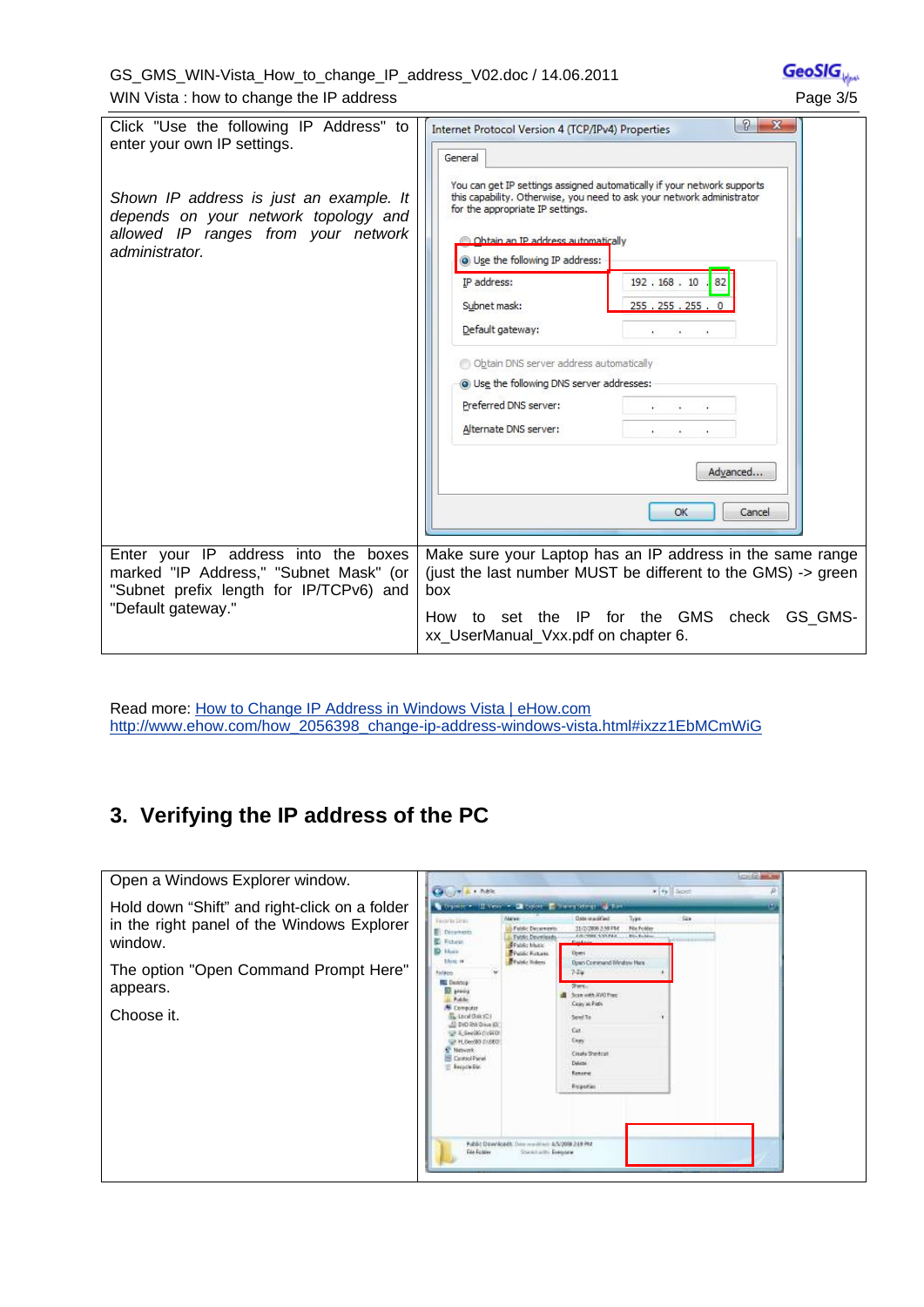GS\_GMS\_WIN-Vista\_How\_to\_change\_IP\_address\_V02.doc / 14.06.2011 WIN Vista: how to change the IP address **Page 4/5** Page 4/5

GeoSIG

| Type "ipconfig" into the new appeared<br>window and press "Enter" | <b>CONTRACTOR</b><br>Ex CWindows\cyctem32\cmd.exe<br>C:\Users\Public\Downloads)ipconfig                                                                                                                                                                                                                                                                                                                                                           |
|-------------------------------------------------------------------|---------------------------------------------------------------------------------------------------------------------------------------------------------------------------------------------------------------------------------------------------------------------------------------------------------------------------------------------------------------------------------------------------------------------------------------------------|
| The IP, which you have set in chapter 1,<br>should appear now.    | <b>POST OF BUILDING</b><br>EX C/Windows\system37\cmd.exe<br>C:\Users\Public\Downloads>ipconfig<br>Mindovs IP Configuration<br>Wireless LAM adapter Wireless Metwork Connection:<br>Media State Media disconnected<br>Commestion-specific DMS Suffix . :<br>Ethernet adapter Local Area Connection:<br>Tunnel adapter Local Area Connection* 6:<br>Media State .<br>Connection specific DRS Suffix . :<br>Tunnel adapter Local Area Connection* 7: |

## **4. Cross-wired / non-cross-wired issue**

Many Laptops or also PC's, especially older ones, can not handle cross-wired connections.



For more information what a switcher is, check this link: http://www.cisco.com/en/US/products/ps9996/index.html

For more information about cross-wired cables, check this link under "Automatic crossover": http://en.wikipedia.org/wiki/Ethernet\_crossover\_cable

## **5. Check if you can ping the GMS**

| Open the command prompt again |  |
|-------------------------------|--|
|                               |  |
|                               |  |